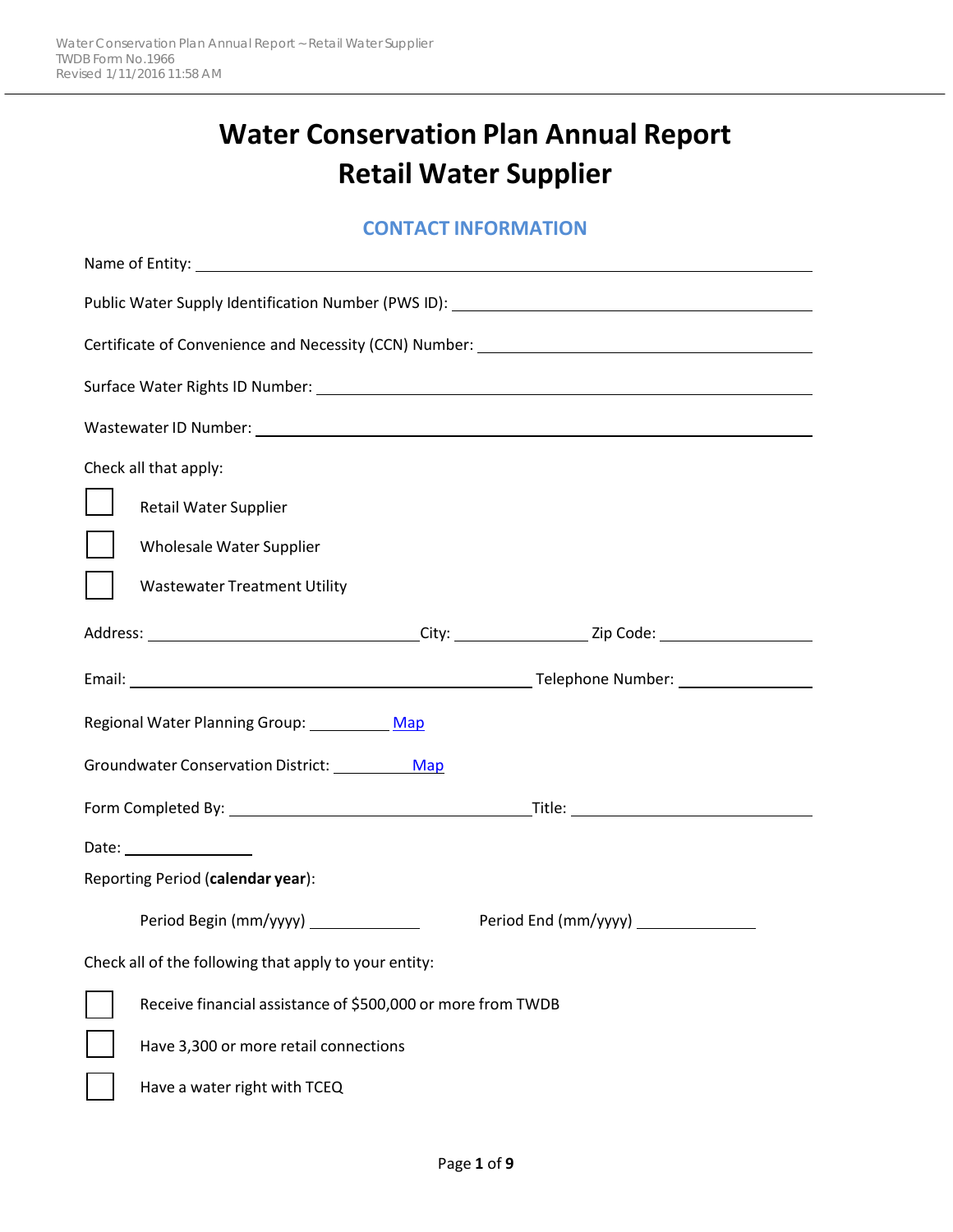### **SYSTEM DATA**



1. For this reporting period, select the category(s) used to classify customer water use:

| Residential Single Family | Commercial           |
|---------------------------|----------------------|
| Residential Multi-family  | <b>Institutional</b> |
| l Industrial              | $\Box$ Agricultural  |

2. For this reporting period, enter the number of connections for and the gallons of **metered retail water** used by each category. If the Customer Category does not apply, enter zero or leave blank. These numbers should be the same as those reported on the Water Use Survey.

| <b>Retail Customer Category</b>                | <b>Number of</b><br><b>Connections</b> | <b>Gallons Metered</b> |
|------------------------------------------------|----------------------------------------|------------------------|
| <b>Residential Single Family</b>               |                                        |                        |
| <b>Residential Multi-family</b>                |                                        |                        |
| Institutional                                  |                                        |                        |
| Commercial                                     |                                        |                        |
| Industrial                                     |                                        |                        |
| Agricultural                                   |                                        |                        |
| <b>Total Retail Water Metered</b> <sup>1</sup> | IJ                                     |                        |

1. Residential + Industrial + Commercial + Institutional + Agricultural = Total Retail Water Metered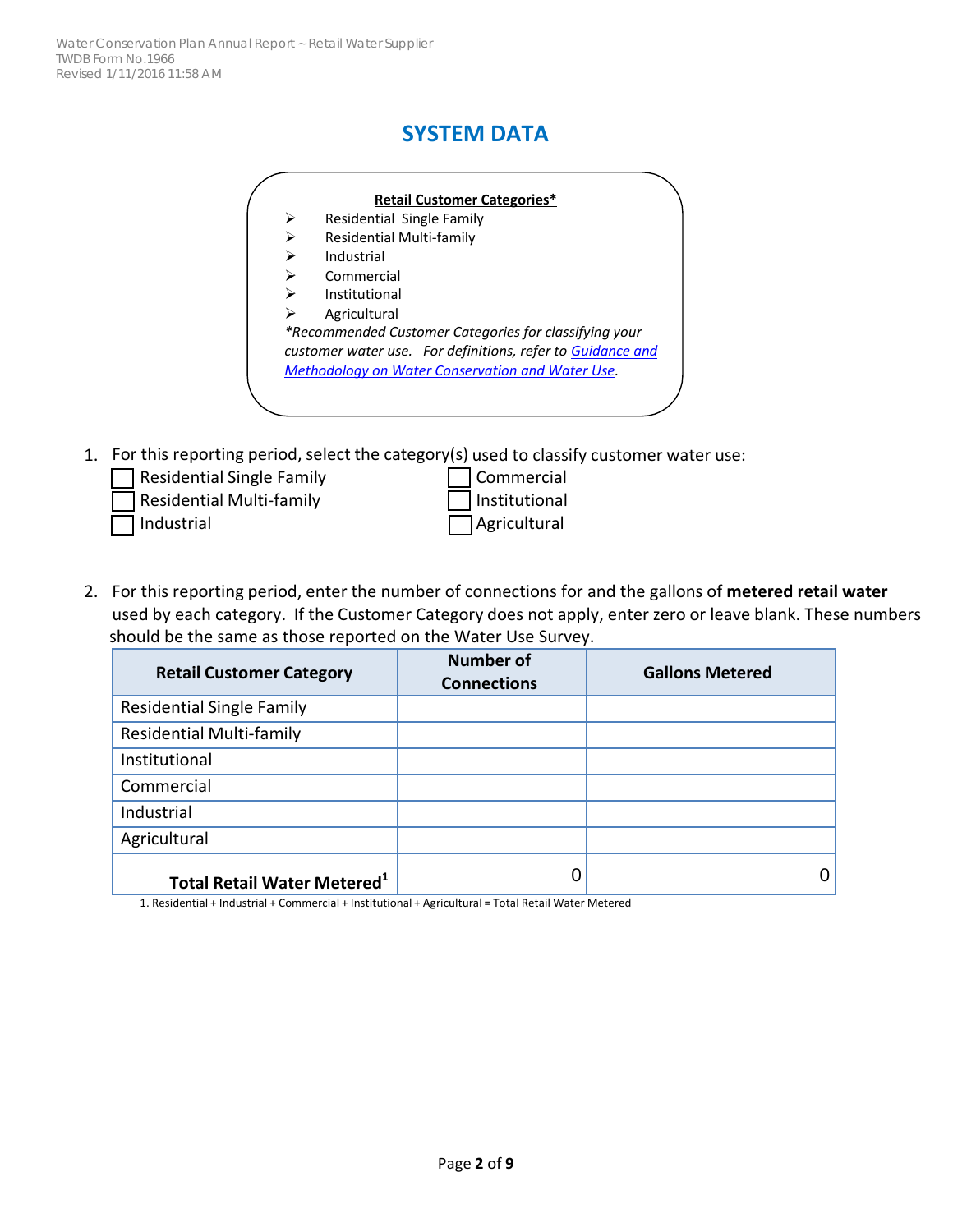## **Water Use Accounting**

|                                                                                                                                                                                                                                                                                                                                                 | <b>Total Gallons During the Reporting Period</b>                                                    |
|-------------------------------------------------------------------------------------------------------------------------------------------------------------------------------------------------------------------------------------------------------------------------------------------------------------------------------------------------|-----------------------------------------------------------------------------------------------------|
| $\#$<br>`@<br>Ŧ.<br>: The volume of treated water input to the<br>distribution system from own production facilities. Same as Line 13b<br>Water Loss Audit.                                                                                                                                                                                     |                                                                                                     |
| $^{\#}$<br><b>Treated Purchased Water 1</b><br>: The amount of treated<br>purchased wholesale water transferred into the utility's distribution<br>system from other water suppliers system. Same as Line 14b of the<br>Audit.<br>O<br>‡                                                                                                        |                                                                                                     |
| #<br>Wholesale Water O<br>ัน<br>Τ<br>: The amount of<br>treated wholesale water transferred out of the utility's distribution<br>system, although it may be in the system for a brief time for<br>conveyance reasons. Same as Line 15b of the Water Loss Audit.                                                                                 |                                                                                                     |
| Total System Input Volume: This is the sum of the corrected input<br>volume plus corrected treated purchased water volume minus<br>corrected treated wholesale water sales volume. Same as Line 16 of<br>the Water Loss Audit.                                                                                                                  | 0<br>Produced + Imported - Exported = System Input                                                  |
| Billed Metered: All retail water sold and metered. Same as Line 17<br>of the Water Loss Audit (Calculated from values entered on Page 2).                                                                                                                                                                                                       | 0                                                                                                   |
| Other Authorized Consumption: Water that is authorized<br>for other uses such as back flushing, line flushing, storage tank<br>cleaning, fire department use, municipal government offices or<br>municipal golf courses/parks. This water may be metered or<br>unmetered. Same as the total of Lines 18, 19, and 20 of the water<br>loss audit. |                                                                                                     |
| <b>Total Authorized #</b><br>: All water that has been authorized<br>for use. Same as Line 21 of Water Loss Audit                                                                                                                                                                                                                               | 0<br>Total Billed and Metered Retail Water + Other Authorized Consumption<br>= Total Authorized Use |
| Apparent Losses: Water that has been consumed but not<br>u<br>properly measured or billed (losses due to customer meter<br>inaccuracy, systematic data handling discrepancy and/or<br>unauthorized consumption such as theft). Same as Line 27 of the<br>Water Loss Audit.                                                                      |                                                                                                     |
| Real Losses: Physical losses from the distribution system<br>u<br>prior to reaching the customer destination (losses due to reported<br>breaks and leaks, physical losses from system or mains and/or<br>storage overflow). Same as line 30 of the water loss audit.                                                                            |                                                                                                     |

| <b>Total Water Loss</b>   Apparent + Real = Total Water Loss |
|--------------------------------------------------------------|
|                                                              |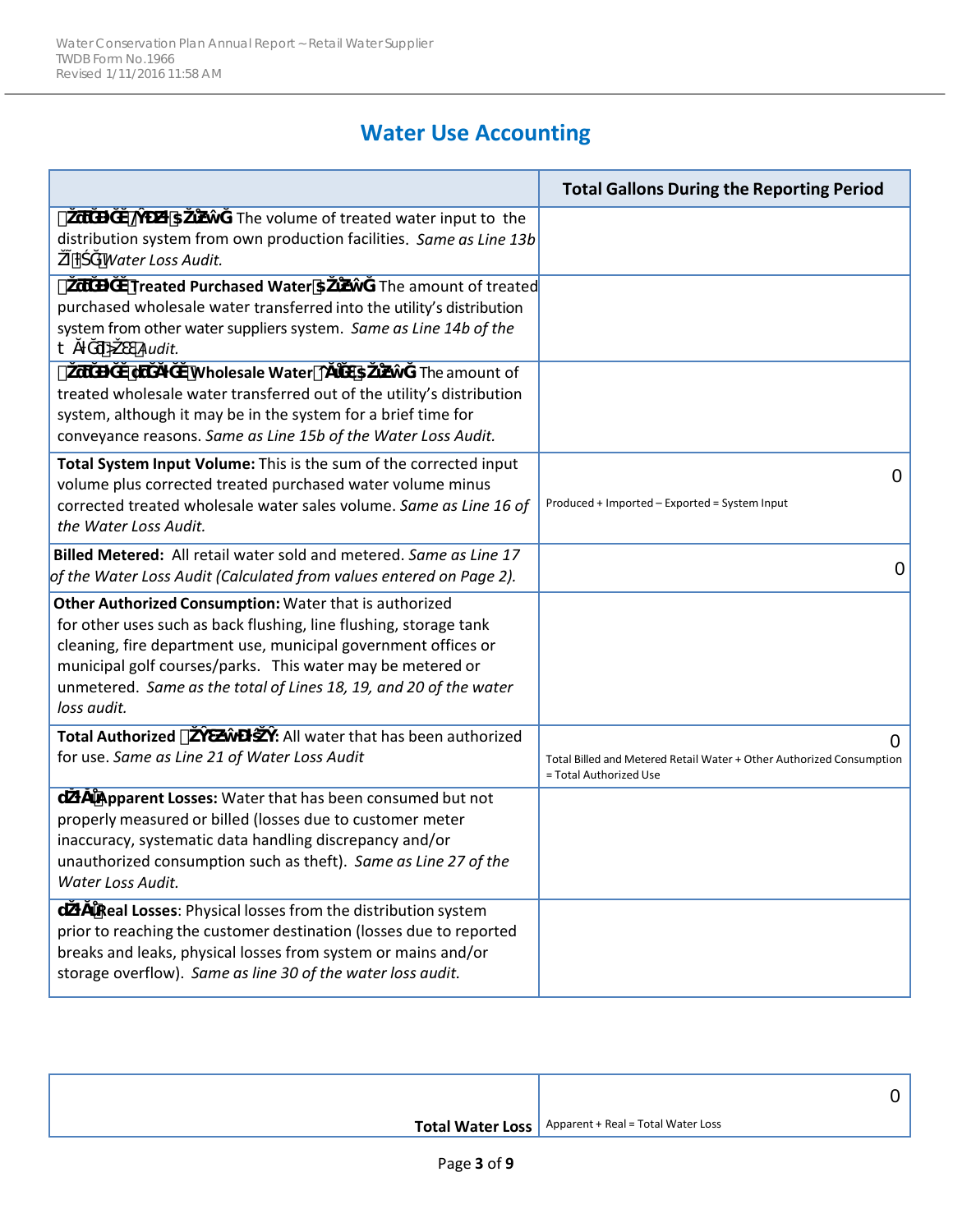#### **Targets and Goals**

Provide the **specific and quantified five and ten-year targets** as listed in your current Water Conservation Plan. Target dates and numbers should match your current Water Conservation Plan.

| <b>Achieve Date</b>       | <b>Target for</b><br><b>Total GPCD</b> | <b>Target for</b><br><b>Residential</b><br><b>GPCD</b> | <b>Target for</b><br><b>Water Loss</b><br>(expressed in GPCD) | <b>Target for</b><br><b>Water Loss Percentage</b><br>(expressed in percentage) |
|---------------------------|----------------------------------------|--------------------------------------------------------|---------------------------------------------------------------|--------------------------------------------------------------------------------|
| Five-year<br>target date: |                                        |                                                        |                                                               |                                                                                |
| Ten-year<br>target date:  |                                        |                                                        |                                                               |                                                                                |

#### **Gallons per Capita per Day (GPCD) and Water Loss**

Provide current GPCD and water loss totals. To see if you are making progress towards your stated goals, compare these totals to the above targets and goals. Provide the population and residential water use of your service area.

| <b>Total System Input in Gallons</b>                                                                                              | Permanent<br>Population <sup>1</sup> | <b>Total GPCD</b>                                     |
|-----------------------------------------------------------------------------------------------------------------------------------|--------------------------------------|-------------------------------------------------------|
|                                                                                                                                   |                                      |                                                       |
| Water Produced + Wholesale Imported - Wholesale Exported                                                                          |                                      | (System Input $\div$ Permanent Population) $\div$ 365 |
| - Nama a ami Namilaita italia inizi mama a ana a amilaita a fila a amila ana ta dhulla ata dha familit familit anal anama ama ana |                                      |                                                       |

1. Permanent Population is the total permanent population of the service area, including single family, multi-family, and group quarter populations.

| <b>Residential Use in Gallons</b><br>(Single Family + Multi-family) | Residential<br>Population <sup>2</sup> | <b>Residential GPCD</b>                                    |
|---------------------------------------------------------------------|----------------------------------------|------------------------------------------------------------|
|                                                                     |                                        | (Residential Use $\div$ Residential Population) $\div$ 365 |

2. Residential Population is the total residential population of the service area, including only single family and multi-family populations.

|                                    | Permanent<br>Population | <b>Water Loss</b> |                      |  |
|------------------------------------|-------------------------|-------------------|----------------------|--|
| <b>Total Water Loss in Gallons</b> |                         | GPCD <sup>3</sup> | Percent <sup>4</sup> |  |
| Apparent + Real = Total Water Loss |                         |                   |                      |  |

3. (Total Water Loss ÷ Permanent Population) ÷ 365 = Water Loss GPCD

4. (Total Water Loss ÷ Total System Input) x 100 = Water Loss Percentage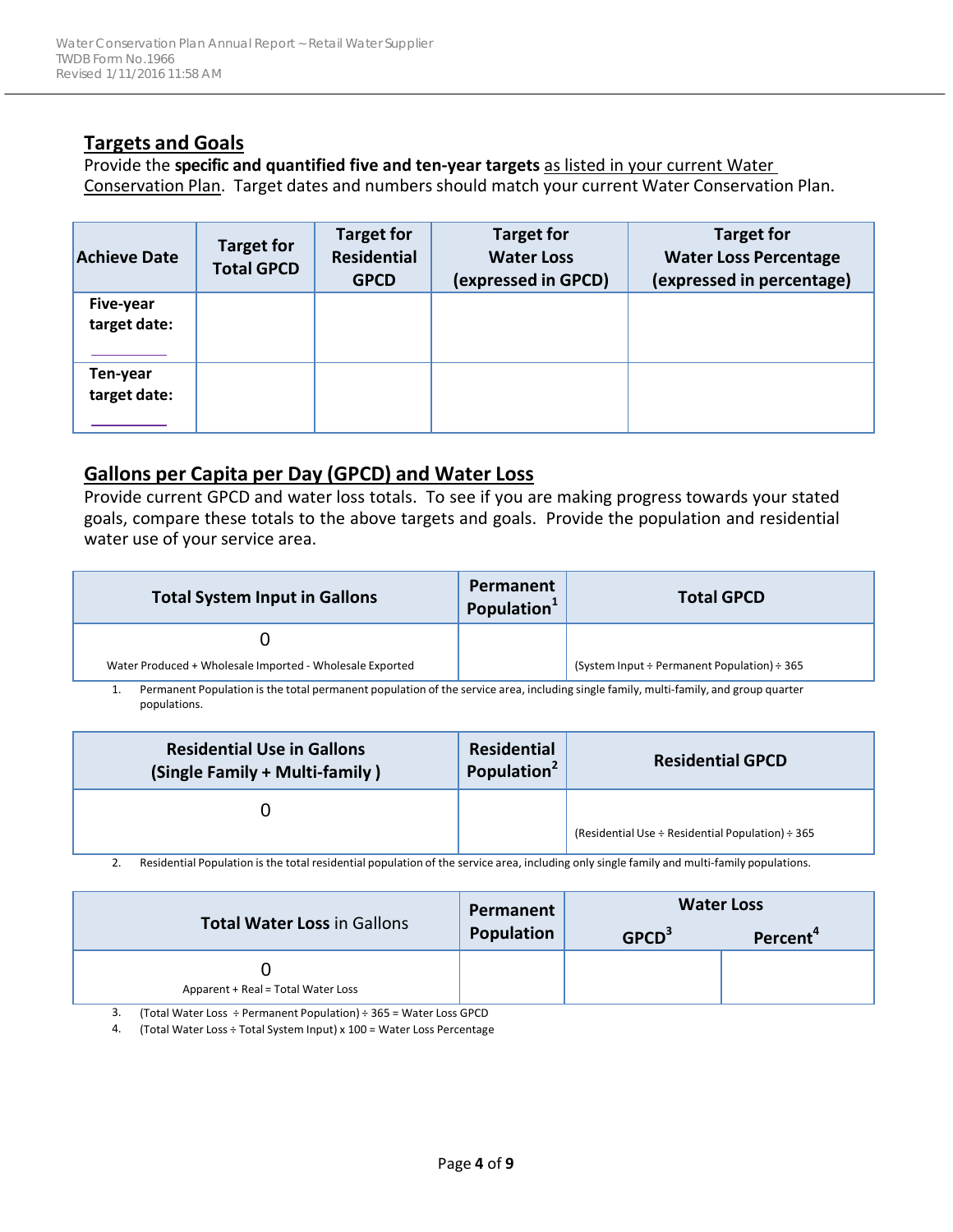#### **Water Conservation Programs and Activities**

*As you complete this section, review your utility's water conservation plan to see if you are making progress towards meeting your stated goals.*

- 1. What year did your entity adopt or revise the most recent Water Conservation Plan?
- 2. Does the Plan incorporate **Best Management Practices**? (Case  $\begin{pmatrix} 0 & 0 \\ 0 & 0 \end{pmatrix}$  No
- 3. Using the table below, select the types of Best Management Practices or water conservation and reuse strategies actively administered during this reporting period and estimate the savings incurred in implementing water conservation and reuse activities and programs. Leave fields blank if unknown. **Please separate reuse volumes from gallons saved.**

Methods and techniques for determining gallons saved are unique to each utility as they conduct internal effective cost analyses and long-term financial planning. Texas Best Management Practices can be found at TWDB's Water Conservation Best Management Practices [webpage. T](http://www.twdb.texas.gov/conservation/BMPs/index.asp)h[e Alliance for Water Efficiency Water Conservation Tracking Tool m](http://www.allianceforwaterefficiency.org/Tracking-Tool.aspx)ay offer guidance on determining and calculating savings for individual BMPs.

|                                                 | <b>Check if</b> | <b>Estimated Gallons</b> | <b>Estimated Gallons</b> |
|-------------------------------------------------|-----------------|--------------------------|--------------------------|
| <b>Best Management Practice</b>                 | Implemented     | <b>Saved</b>             | <b>Reused</b>            |
| <b>Conservation Analysis and Planning</b>       |                 |                          |                          |
| <b>Conservation Coordinator</b>                 |                 |                          |                          |
| <b>Cost Effective Analysis</b>                  |                 |                          |                          |
| Water Survey for Single Family and Multi-       |                 |                          |                          |
| family Customers                                |                 |                          |                          |
| <b>Financial</b>                                |                 |                          |                          |
| Wholesale Agency Assistance Programs            |                 |                          |                          |
| <b>Water Conservation Pricing</b>               |                 |                          |                          |
| <b>System Operations</b>                        |                 |                          |                          |
| Metering New Connections and Retrofitting       |                 |                          |                          |
| <b>Existing Connections</b>                     |                 |                          |                          |
| System Water Audit and Loss Control             |                 |                          |                          |
| Landscaping                                     |                 |                          |                          |
| Landscape Irrigation Conservation and           |                 |                          |                          |
| Incentives                                      |                 |                          |                          |
| <b>Athletic Fields Conservation</b>             |                 |                          |                          |
| <b>Golf Course Conservation</b>                 |                 |                          |                          |
| <b>Park Conservation</b>                        |                 |                          |                          |
| Residential Landscape Irrigation Evaluation     |                 |                          |                          |
| <b>Education and Public Awareness</b>           |                 |                          |                          |
| <b>School Education</b>                         |                 |                          |                          |
| <b>Public Information</b>                       |                 |                          |                          |
| Small Utility Outreach and Education            |                 |                          |                          |
| Partnerships with Nonprofit Organizations       |                 |                          |                          |
| <b>Rebate, Retrofit, and Incentive Programs</b> |                 |                          |                          |
| <b>Conservation Programs for ICI Accounts</b>   |                 |                          |                          |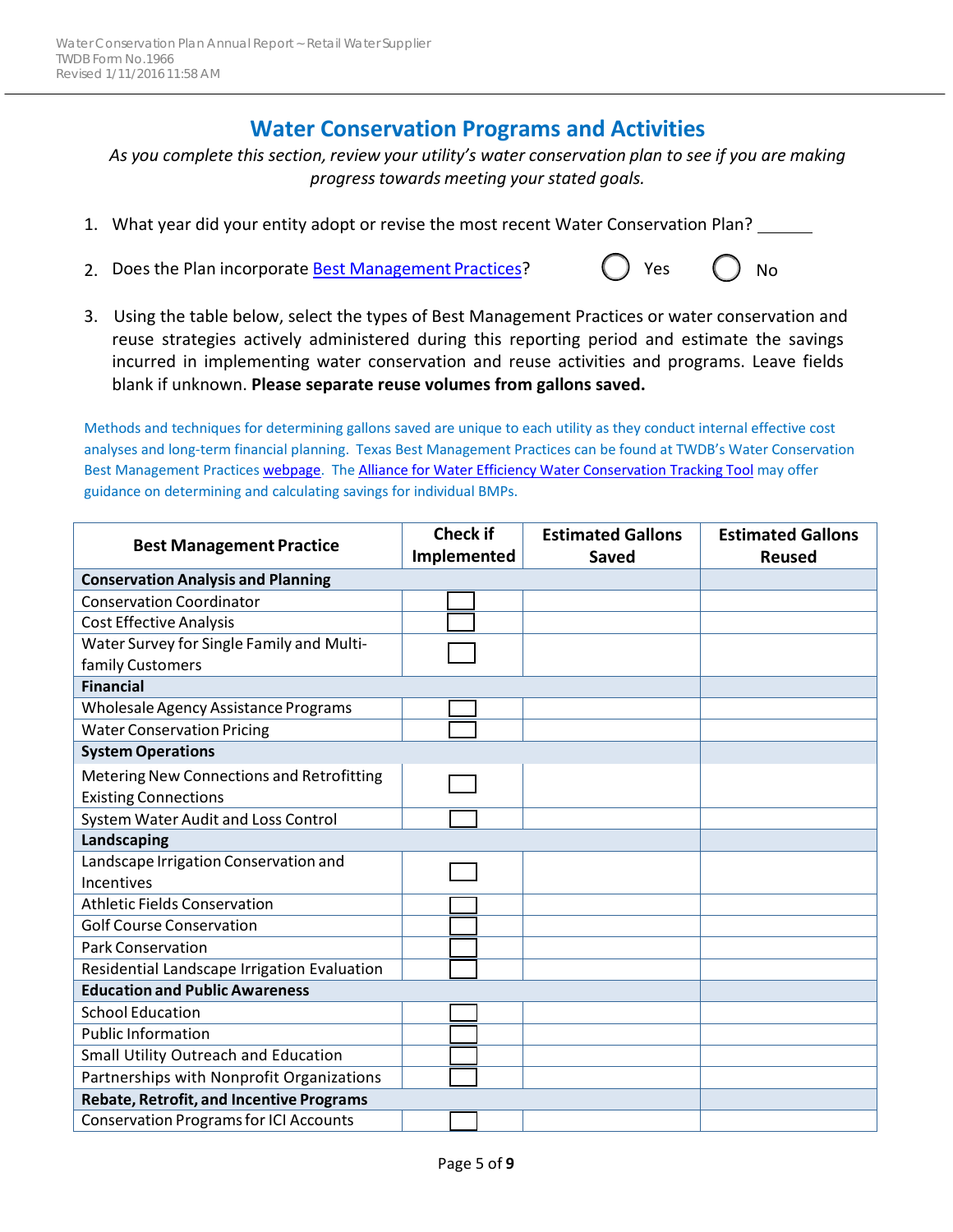| Residential Clothes Washer Incentive       |                      |   |   |
|--------------------------------------------|----------------------|---|---|
| Program                                    |                      |   |   |
| Water Wise Landscape Design and            |                      |   |   |
| <b>Conversion Programs</b>                 |                      |   |   |
| Showerhead, Aerator, and Toilet Flapper    |                      |   |   |
| Retrofit                                   |                      |   |   |
| Residential Toilet Replacement Programs    |                      |   |   |
| <b>ICI Incentive Programs</b>              |                      |   |   |
| <b>Conservation Technology &amp; Reuse</b> |                      |   |   |
| New Construction Graywater                 |                      |   |   |
| Rainwater Harvesting and Condensate        |                      |   |   |
| Reuse                                      |                      |   |   |
| Reuse for On-site Irrigation               |                      |   |   |
| Reuse for Plant Washdown                   |                      |   |   |
| Reuse for Chlorination/Dechlorination      |                      |   |   |
| Reuse for Industry                         |                      |   |   |
| Reuse for Agriculture                      |                      |   |   |
| <b>Regulatory and Enforcement</b>          |                      |   |   |
| Prohibition on Wasting Water               |                      |   |   |
| Other, please describe:                    |                      |   |   |
|                                            |                      |   |   |
|                                            | <b>Total Volumes</b> | 0 | 0 |

#### 4. For this reporting period, estimate the savings from water conservation activities and programs.

| <b>Gallons</b>  | <b>Gallons</b>         | <b>Total Volume of</b>   | <b>Dollar Value</b>         |
|-----------------|------------------------|--------------------------|-----------------------------|
| Saved/Conserved | <b>Recycled/Reused</b> | Water Saved <sup>5</sup> | of Water Saved <sup>6</sup> |
|                 |                        |                          |                             |

5. Estimated Gallons Saved/Conserved + Estimated Gallons Recycled/Reused = Total Volume Saved<br>6. Estimate this value by taking into account water savings, the cost of treatment or purchase of wat

6. Estimate this value by taking into account water savings, the cost of treatment or purchase of water, and deferred capital costs due to conservation.

#### Comments or Explanations Regarding Data Entered in Sections Above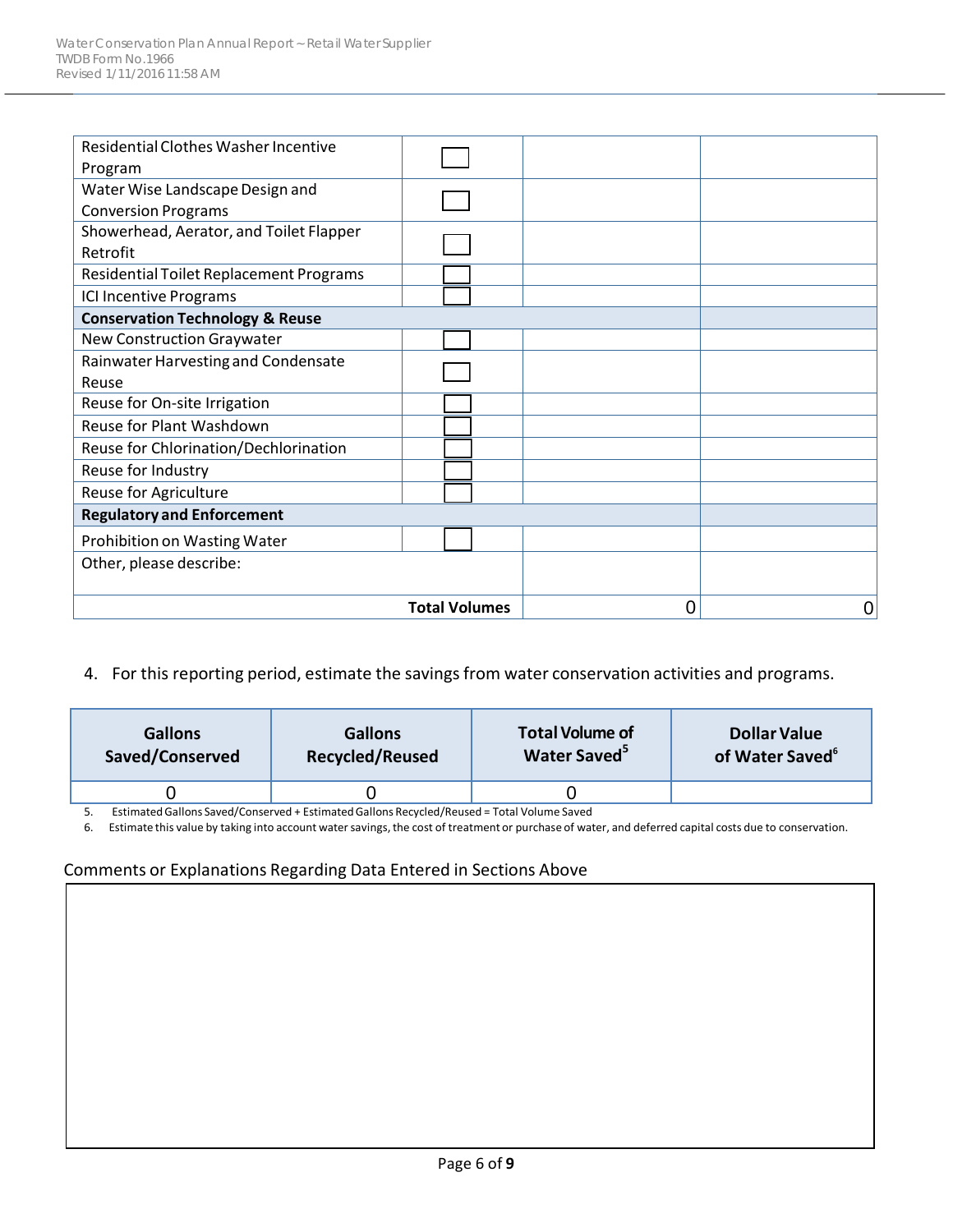6. During this reporting period, did your rates or rate structure change?  $\bigcap$  Yes  $\bigcirc$  No

Select the type of rate pricing structures used. Check all that apply.

| Uniform Rates                  | Water Budget Based Rates    | Surcharge - seasonal    |
|--------------------------------|-----------------------------|-------------------------|
| <b>Flat Rates</b>              | <b>Excess Use Rates</b>     | Surcharge - drought     |
| Inclining/Inverted Block Rates | <b>Drought Demand Rates</b> | Other, please describe: |
| <b>Declining Block Rates</b>   | <b>Tailored Rates</b>       |                         |
| Seasonal Rates                 | Surcharge - usage demand    |                         |

7. For this reporting period, select the public awareness or educational activities used.

|                                             | Implemented | Number/Unit       |
|---------------------------------------------|-------------|-------------------|
| Example: Brochures Distributed              |             | 10,000/year       |
| <b>Example: Educational School Programs</b> |             | 50 students/month |
| <b>Brochures Distributed</b>                |             |                   |
| Messages Provided on Utility Bills          |             |                   |
| <b>Press Releases</b>                       |             |                   |
| <b>TV Public Service Announcements</b>      |             |                   |
| Radio Public Service Announcements          |             |                   |
| <b>Educational School Programs</b>          |             |                   |
| Displays, Exhibits, and Presentations       |             |                   |
| <b>Community Events</b>                     |             |                   |
| Social Media campaigns                      |             |                   |
| <b>Facility Tours</b>                       |             |                   |
| Other:                                      |             |                   |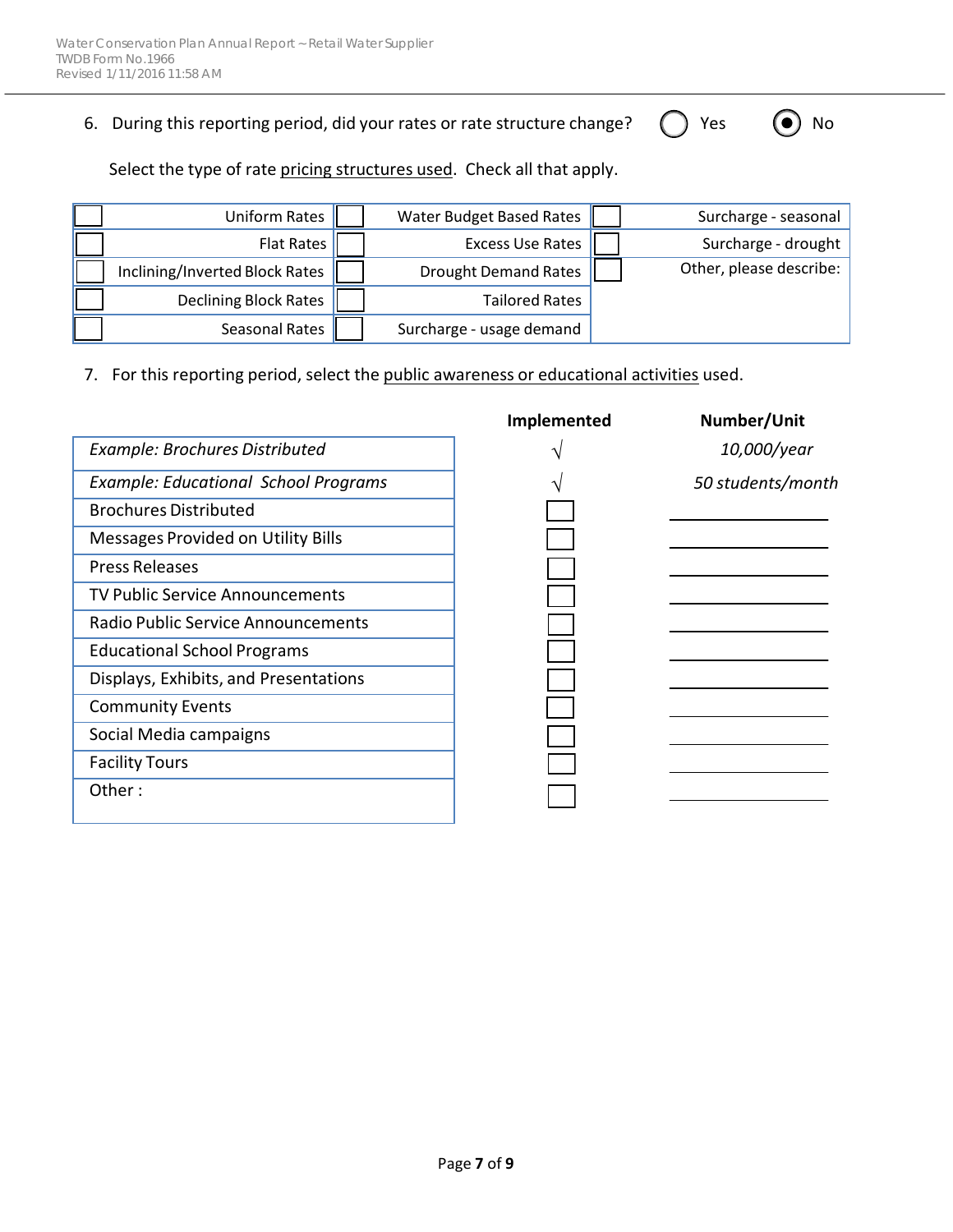#### **Leak Detection and Water Loss**

1. During this reporting period, how many leaks were repaired in the system or at service connections?

Select the main cause(s) of water loss in your system.

| Leaks and breaks                |
|---------------------------------|
| Un-metered utility or city uses |
| Master meter problems           |
| Customer meter problems         |
| Record and data problems        |
| Other:                          |
| Other:                          |

2. For this reporting period, provide the following information regarding meter repair:

| <b>Type of Meter</b> | <b>Total Number</b> | <b>Total Tested</b> | <b>Total Repaired</b> | <b>Total Replaced</b> |
|----------------------|---------------------|---------------------|-----------------------|-----------------------|
| Production           |                     |                     |                       |                       |
| Meters               |                     |                     |                       |                       |
| Meters larger        |                     |                     |                       |                       |
| than $1\frac{1}{2}$  |                     |                     |                       |                       |
| Meters 1 1/2 or      |                     |                     |                       |                       |
| smaller              |                     |                     |                       |                       |

3. Does your system have automated meter reading?  $\bigcap$  Yes  $\bigcirc$  No